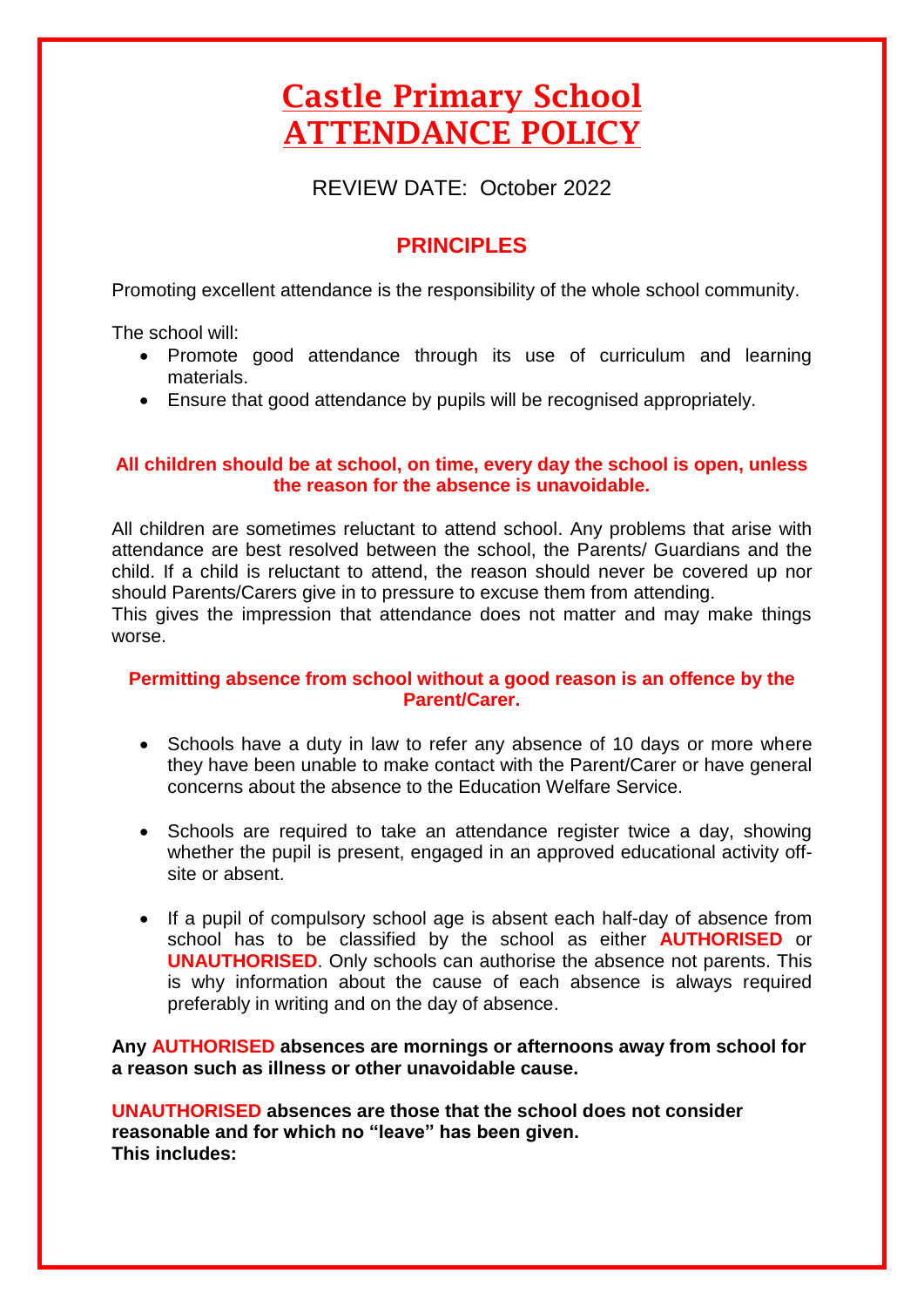- **Parents/Carers keeping children off school unnecessarily.**
- **Truancy before or during the school day.**
- **Absences which have never been properly explained.**
- **Children who arrive at school too late (after 9.05 a.m.) to get a mark.**
- **Instances where attendance is continuing to fall.**

Parents whose children are experiencing difficulties should contact the school at an early stage and work together with the staff in resolving any problems. This is nearly always successful. If difficulties cannot be sorted out in this way, the school or the parent may refer the child to the Education Welfare Officer from the County Council. He/she will also try to resolve the situation with voluntary support, if other ways of trying to improve the child's attendance have failed, these Officers can issue Penalty Notices or use court proceedings to prosecute parents or to seek an Education Supervision Order on the child. The maximum penalty on conviction is a fine of £2500 and/or 3 months imprisonment. Alternatively, parents or children may wish to contact the EWO themselves to ask for help or information. They are independent of the school and will give impartial advice.

Their telephone number is available from the school office or by contacting the Local Education Authority.

# **PROCEDURES**

The school applies the following procedures in deciding how to deal with individual absences:

- Information on attendance and how to report an absence is given to Parents/Carers at the beginning of each school year and to all in year starters.
- Parents are required to telephone and inform school on the morning of the first day of Absence (by 9.05 a.m.) and on each day thereafter.
- If Castle Primary has received no contact by 9.05 a.m. we will telephone Parents/Carers to identify why their child is not in school. This is part of the school's commitment to safeguarding the safety and welfare of children. Parents/Carers are responsible for ensuring that the school office has a minimum of two emergency contact numbers with which any unexpected/unexplained absence can be checked.
- A procedure exists in school for recording reasons for absence.
- The School Office will inform staff of all notifications of absence.
- A file is kept to record details of children who have to go home during the course of the day.
- Parents and Carers should inform the school office concerning any medical or dental appointments or absence for religious observances that need to be held during school time.
- Pupils arriving after the close of registration (9.05.a.m.) will receive a **Late Mark.** This counts as an unauthorised absence.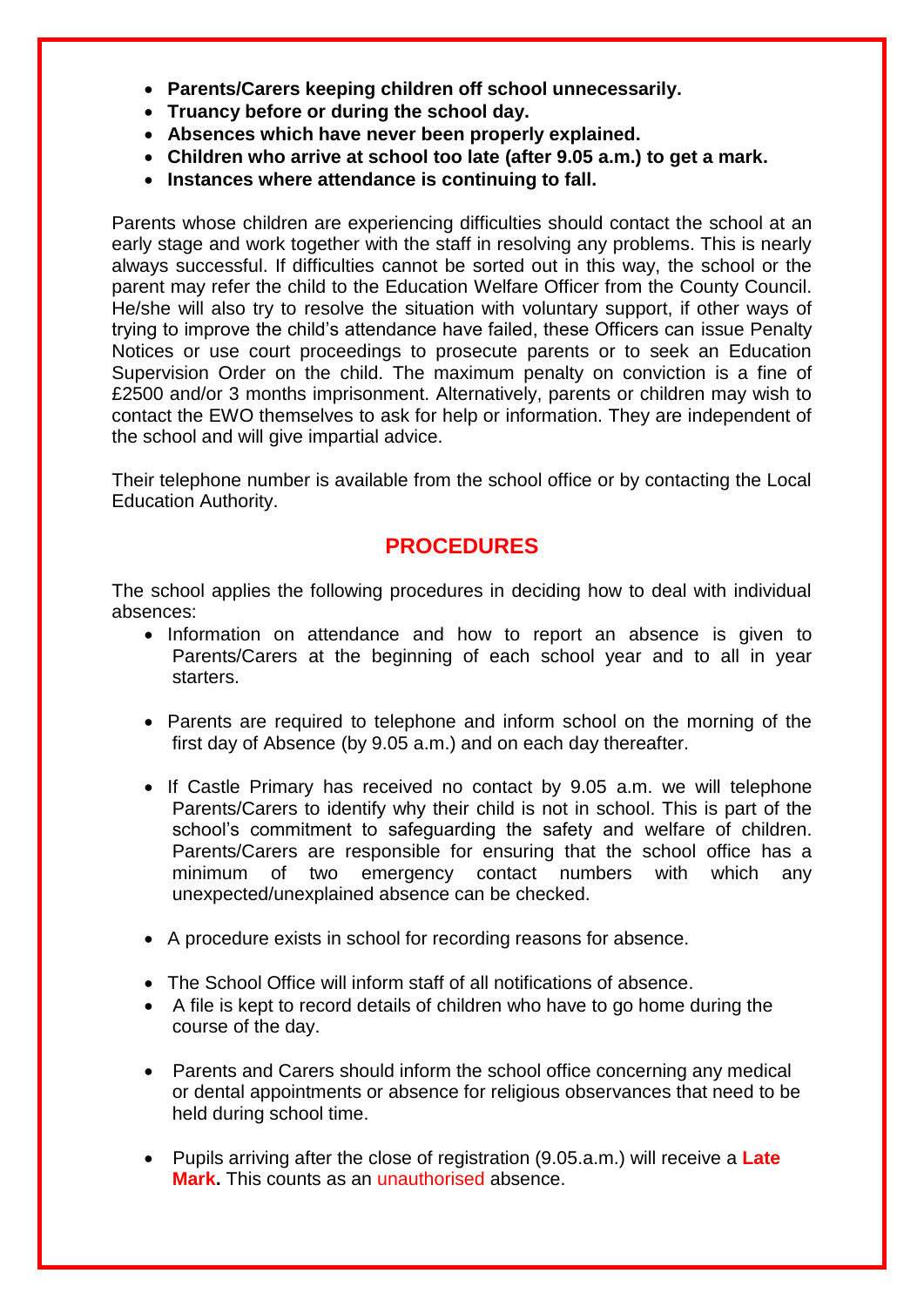- Regular late arrival at school, which has not been resolved satisfactorily, will be referred to the Education Welfare Officer. It is important that the school office or Head Teacher are made aware of any mitigating circumstances, as soon as possible.
- Parents/carers of children whose attendance falls below 90% will receive a letter stating that school has a concern over the child's attendance. Parents/carers will be required to provide medical evidence if their child is absent from school due to illness on every occasion until the child's attendance rises. If no evidence is received the absence will be marked as unauthorised even if an absence message has been received.
- If any child has 10 unauthorised absences then the EWO will be informed.
- In appropriate circumstances, entering into Parenting Contracts and issuing Penalty Notices will be considered.

# **CIRCUMSTANCES WHERE A PENALTY NOTICE MAY BE ISSUED**

# **Penalty Notice for leave of absence (holiday) in term time**

From 1 January 2018 **any** period of unauthorised leave may result in you as a parent receiving a penalty notice fine. Your Head Teacher will continue to be the only person able to authorise leave in term time, but this will apply only in exceptional circumstances. Any unauthorised absence will be referred by your Head Teacher to the local authority.

# **Penalty Notice for persistent absence or lateness**

A Penalty Notice Warning can be issued where a pupil has10 unauthorised or late marks. They do not have to be one after the other in order for the penalty notice to be issued. You are therefore encouraged where possible to ensure your child attends school on time. However, if your child is late you must inform the school of the reason(s) why, as they may be able to offer you some form of advice or support.

## **Period of time used to measure persistent absence and lateness**

If your child has had **10 days** unauthorised absence or is late **10 times** over a **twelve week period**, you may receive a penalty warning notice and also potentially a fine.

- A Penalty Notice can only be issued in cases of unauthorised absence or lateness
- There will be no restriction on the number of times a parent or carer may receive a formal warning of a possible issue of a Penalty Notice.

# **HOLIDAYS**

Castle Primary School will not authorise any absences for holidays, family outings etc except those which meet the Exceptional Circumstances.

Where parents fail to comply with procedure contained within this policy a Penalty Notice may be considered.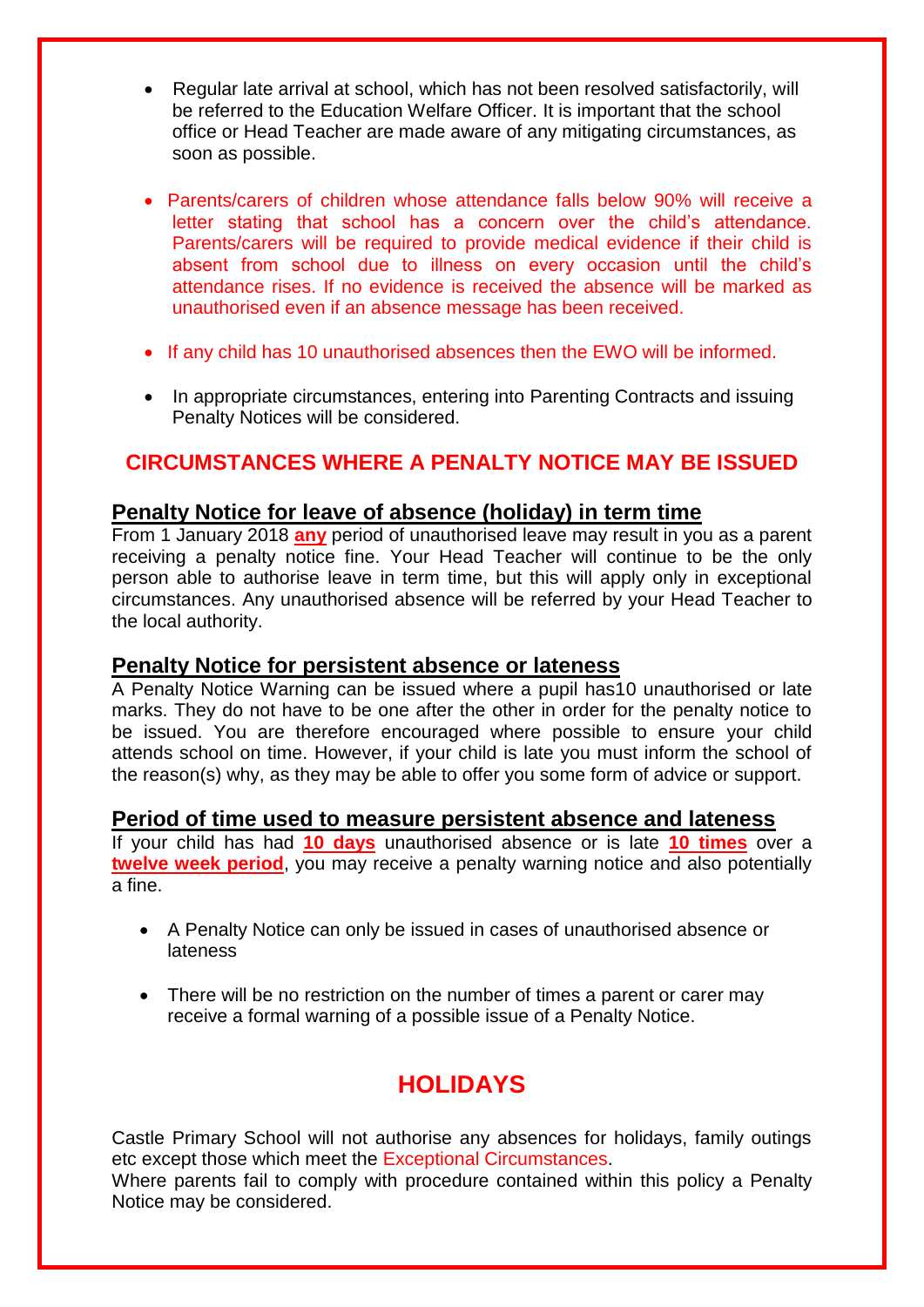#### **The Head Teacher is responsible for the operational management of the policy. Class Teachers are responsible for monitoring attendance in their class and are supported by the Office Clerk.**

- If there is concern about a child's absence Class Teachers or Teaching Assistants will contact the school office immediately.
- If there is a longer term general worry about the attendance of a particular child, this will be reported to the Head Teacher by the Class Teacher or Office Clerk who will contact the Parents or Carers.
- The Head Teacher, with the Office Clerk, will analyse the attendance data to identify trends for individual pupils', classes and year groups enabling the school to target efforts. Wherever possible action should be taken by the school to improve a pupil's attendance, investigate and address any underlying cause of problems before considering whether to make a referral to Local Authority.

#### **When an individual pupil's attendance level falls below 90% in any term without good reason, a referral to the Education Welfare Service will be made by the school.**

- Following investigation any unresolved issues could result in the ParentCarer receiving a Penalty Notice or ultimately a prosecution under the Education Act 1996 s.444.
- It is not appropriate for the school to authorise absences for shopping, looking after other children, haircuts etc.
- Leave may be granted in an emergency (e.g. bereavement) or for medical appointments, which are in school time.

#### **Information about individual school targets**

Our Office Manager will contact Parents/Carers on any day a registered pupil of compulsory school age is absent without explanation ('first day contact'). By contacting the parent the school also ensures that the parent is aware their child is not in school enabling the parent where necessary to establish their child is safe. Parents have access to their child's latest attendance by contacting the school office. This includes percentage attendance, recorded reasons for absence and registers taken at the beginning of a morning and afternoon session (these are recorded electronically through the schools' Management Information System).

The school sets attendance targets each year. The Head Teacher and Governors agree these. The targets are challenging yet realistic, and based on attendance figures achieved in previous years. The school considers carefully the attendance figures for other similar schools when setting its own targets.

#### **Our school target for attendance for 2019/20 is 97%.**